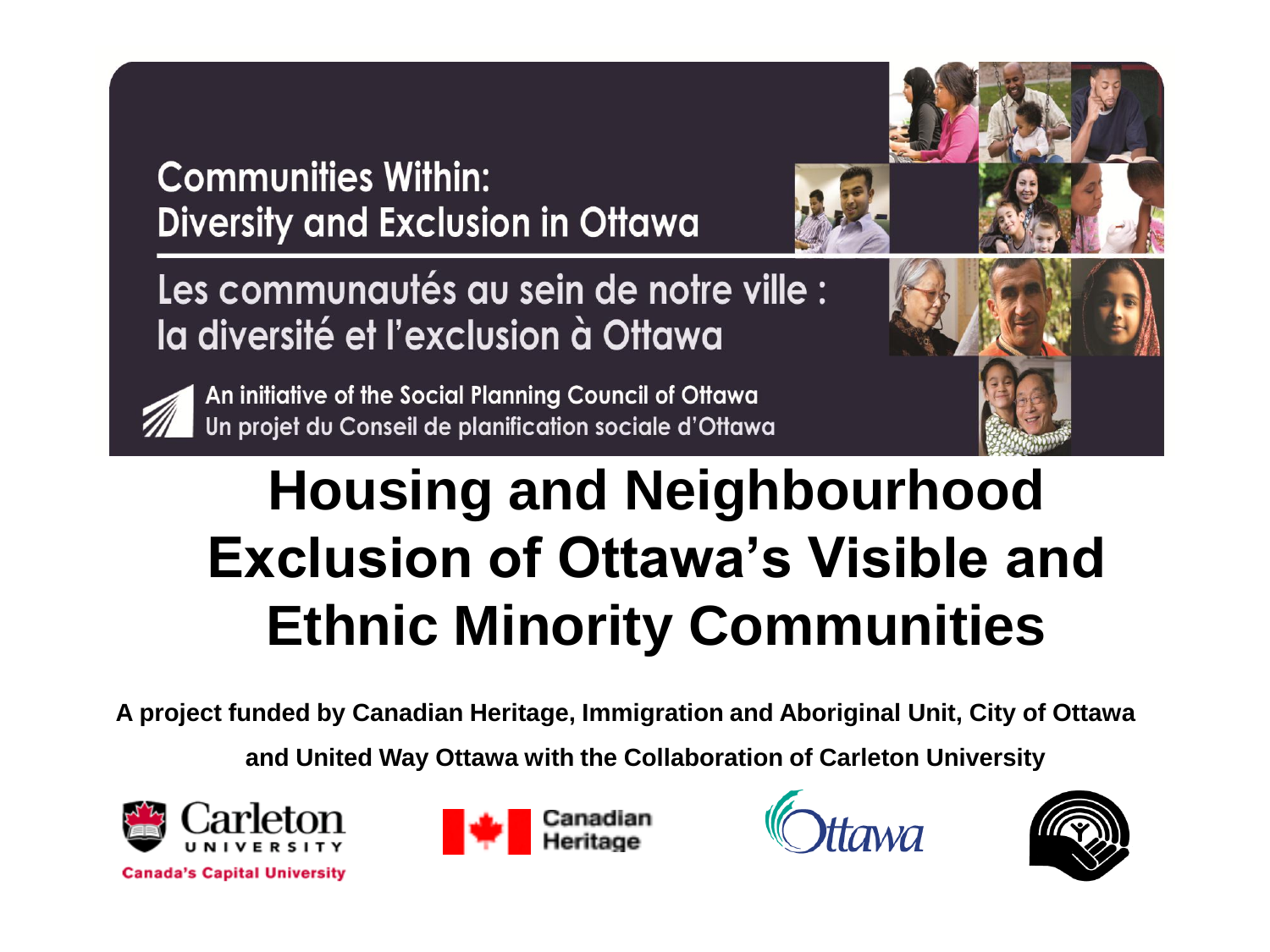# Overview of the Presentation

- 1. Housing a quick snapshot of issues
- 2. Geographic distribution of the various communities a brief summary of the implications
- 3. Main focus and central to the question of exclusion:

Are visible minority groups more likely to live in poor neighbourhoods than non-visible minority groups?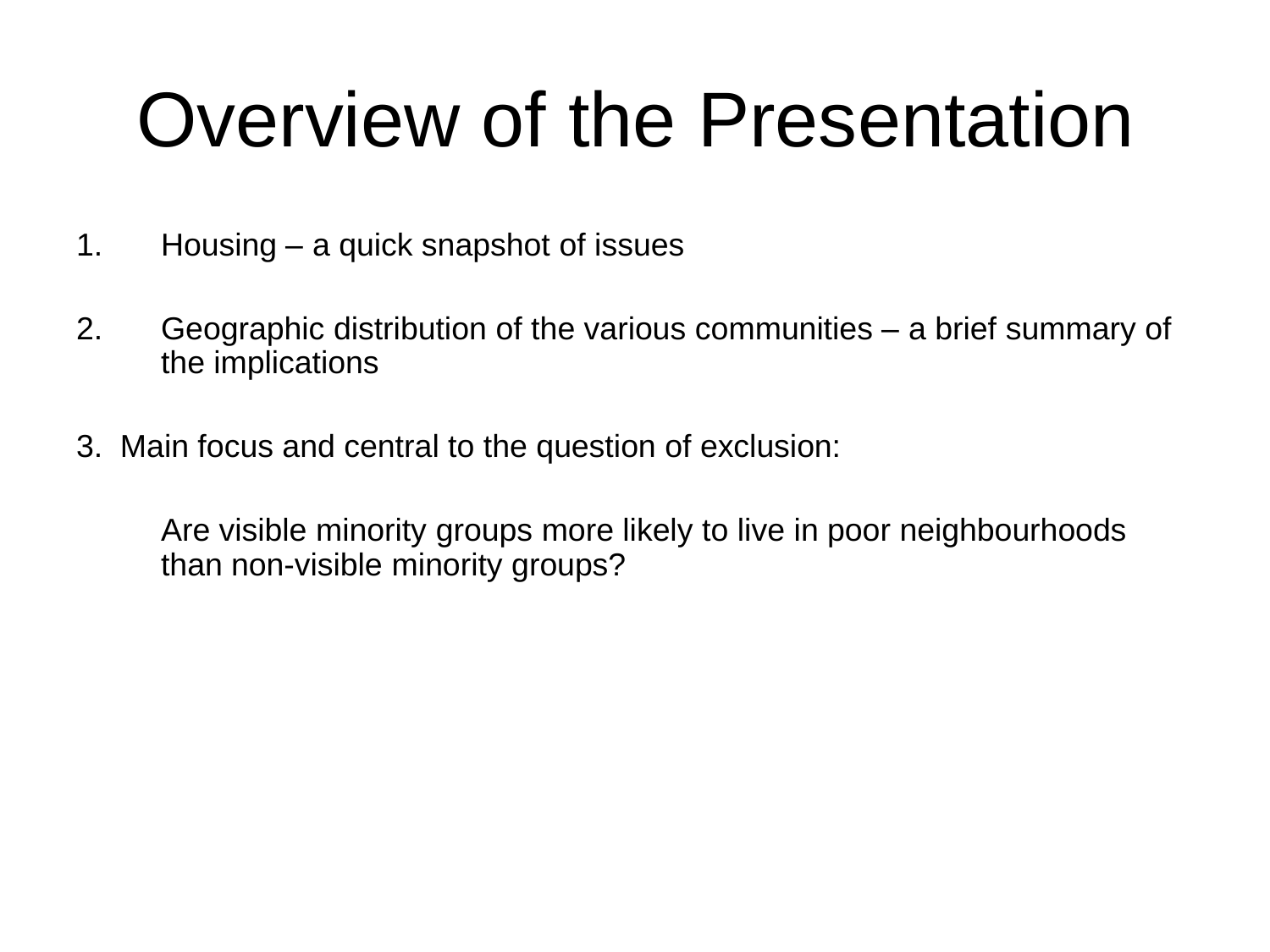# Housing

Affordability:

• Access to affordable housing a significant issue in light of lower median incomes and higher rates of poverty

Quality:

• Disrepair a concern in public housing and in some older residences in Chinatown

Suitability:

• Overcrowding an issue for many – related to some larger families including extended family structures. Ability to afford suitable housing is part of the issue. Shortage of housing for larger families. Need a more diverse housing stock.

Access:

- Some incidences of discrimination in rental practices.
- Also credit check, rental history a barrier for visible minority residents who are new immigrants.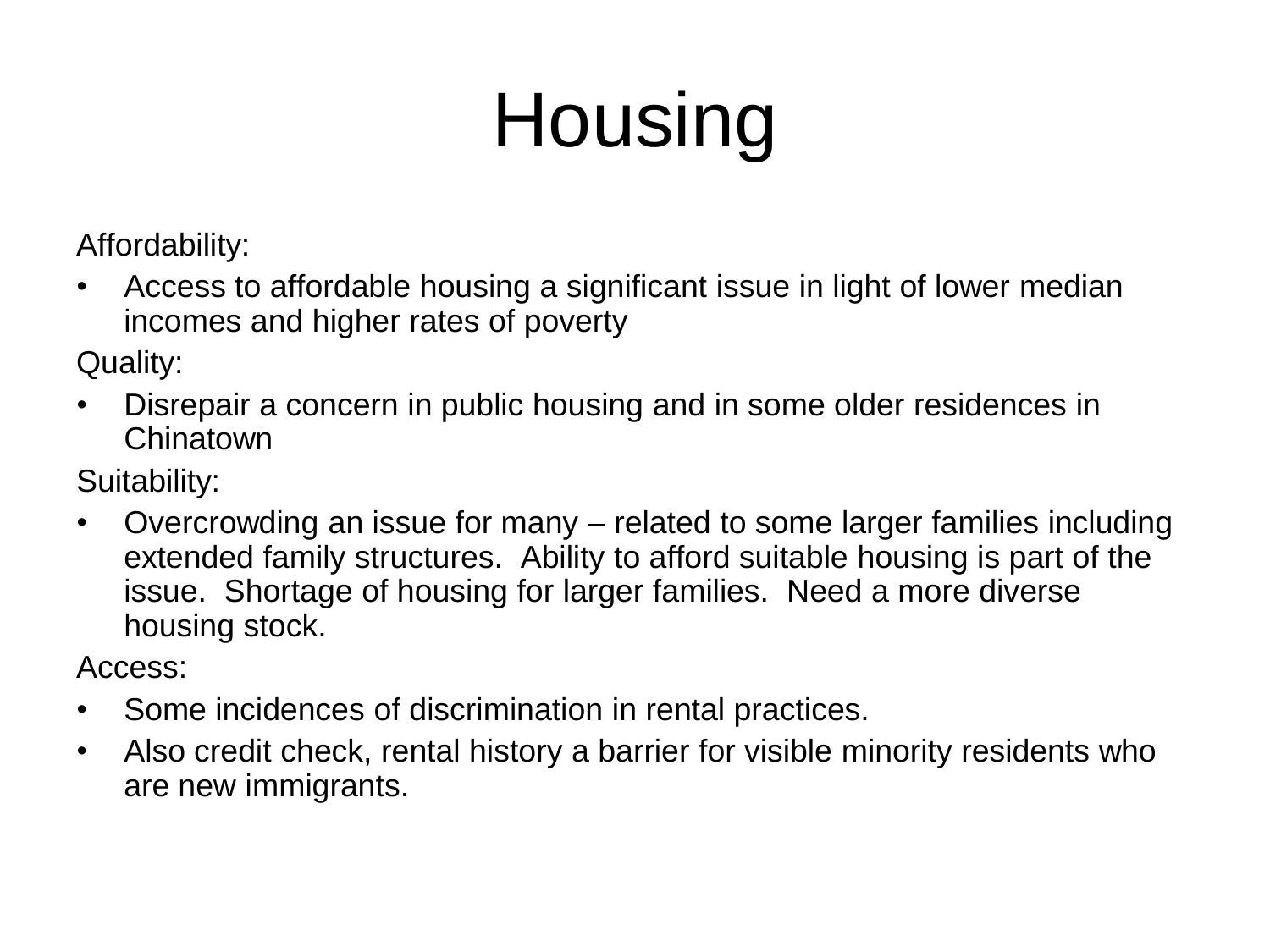# Housing for Distinct Needs

Social Housing

- With higher rates of poverty within the communities, research participants very conscious of a trade off with respect to housing: addresses affordability but results in ghettoization within a poor quality neighbourhoods
- Results in some communities being over-represented among social housing tenants in relation to their percentage of the population (e.g. Somalis)
- Consequence is that some communities disproportionately affected by social housing policies – e.g. whole family evicted if one person charged with a crime, administrative requirements, etc.

Housing for Seniors

- Critical shortage of culturally appropriate housing and service supports for vulnerable seniors, including long term care and supports to aging in place
- Significant concern re isolated seniors living on their own, or isolated during the day in the home of their adult working children in neighbourhoods without appropriate services / peer network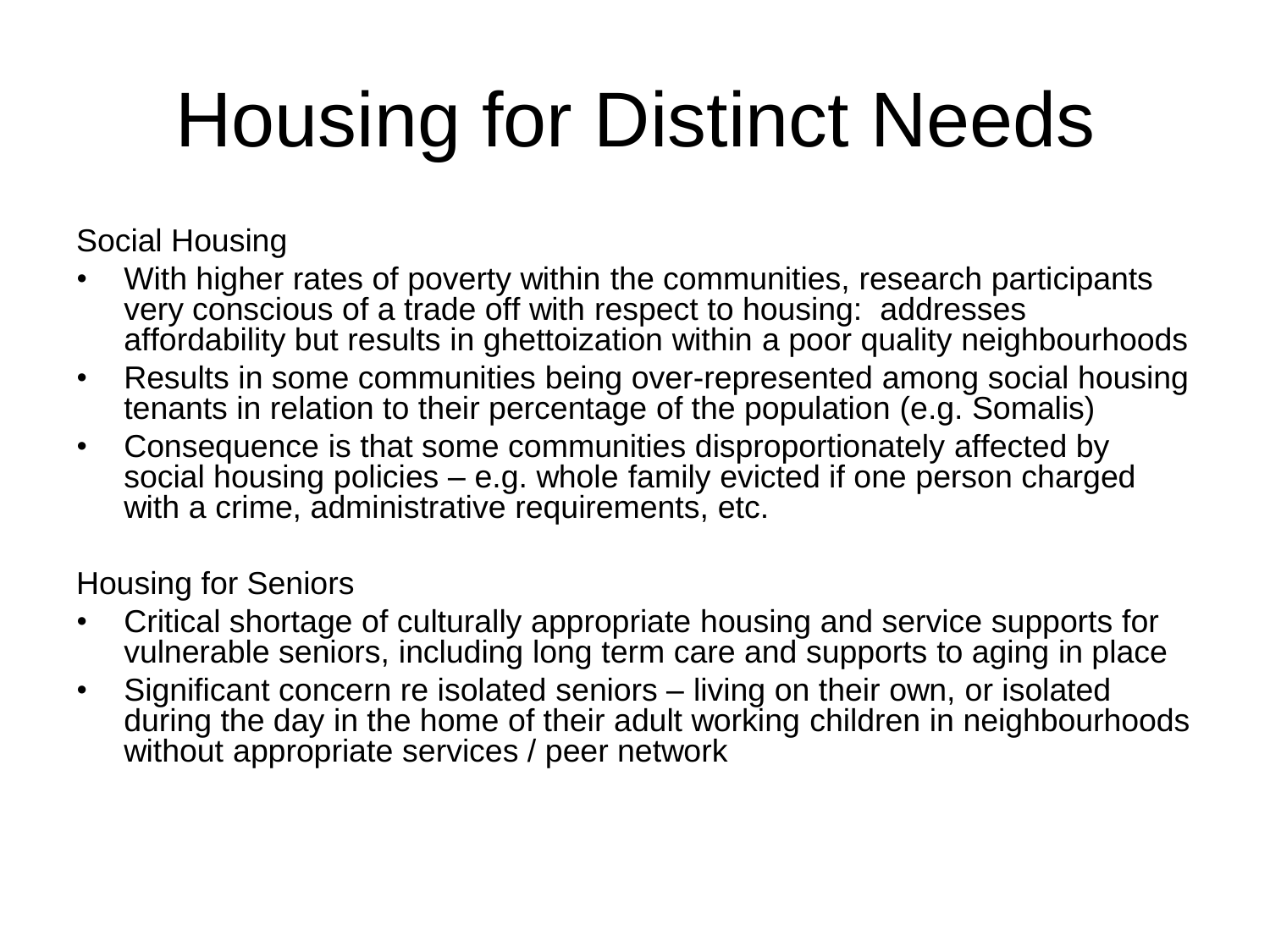# Home Ownership

- Seen as an important asset building strategy
- Slightly lower level of home ownership among visible minority residents (61.4%) compared to all others (64.3%)
- Some sub-groups within the visible minority category have significantly lower home ownership rates (see Chart)

#### Barriers:

- Cost of mortgage
- Interest (in commercial mortgages) a problem for some re. religion

Need

- Affordable ownership strategies
- Alternate financial instruments to commercial mortgages

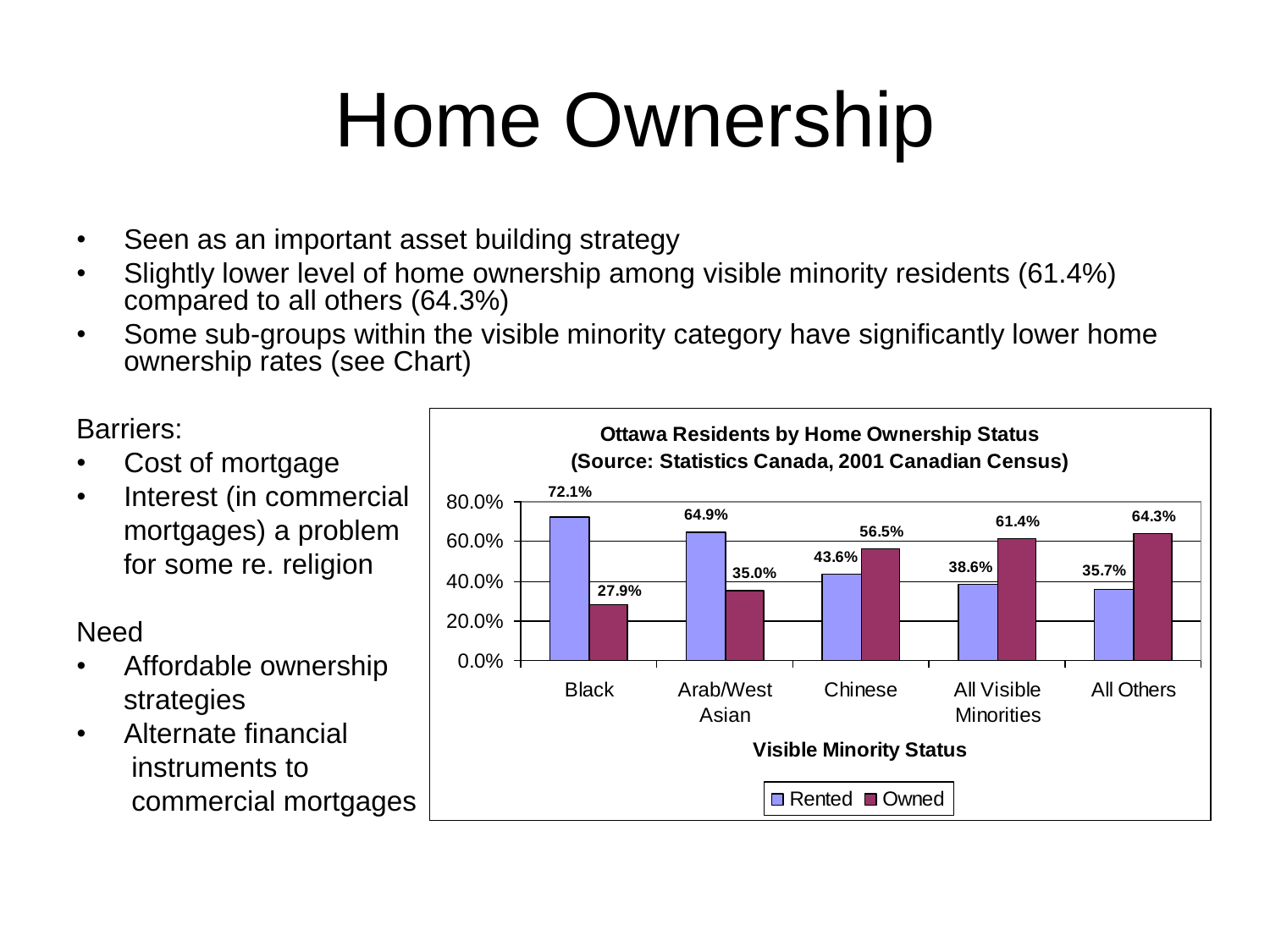## Why a Neighbourhood Level Focus?

- Exclusion faced by individuals and families can be compounded by living in neighourhoods which themselves are disadvantaged within the City (SPC, 2006 / 2007)
- Neighbourhood impacts are more significant for low income residents, families with young children, seniors and adolescents (Séguin, 2002; 9). All are populations of concern within this research
- The neighbourhood is often a place of civic engagement in the local school or community group
- All neighbourhoods have strengths and vulnerabilities. Low income neighbourhoods may be cohesive in many ways, resilient and have many assets including good social capital (can be a place of inclusion)
- Currently a public policy interest in neighbourhood level strategies
- Exclusion within particular neighbourhoods can result in lack of cohesion within a city which can negatively affect safety and the economy. (Infrastructure Canada, 2006; 54)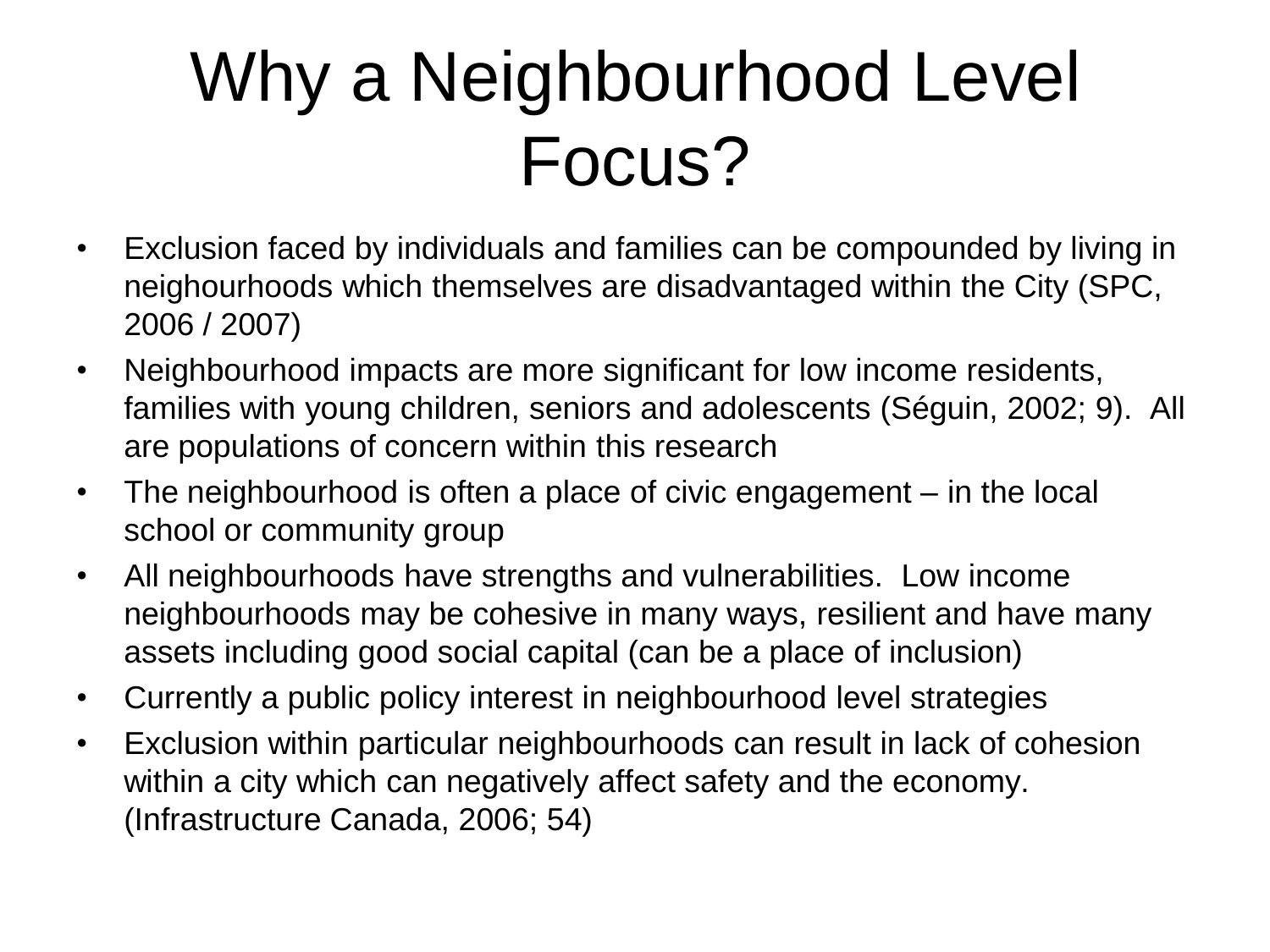## Distribution of Case Study **Communities**

- Ottawa does not have a strong pattern of significant geographically defined neighbourhoods where people of a common background live in high concentrations (sometimes called "ethnic enclaves or clusters)
- Some neighbourhoods are viewed as such enclaves, but are actually quite diverse (Chinatown as an example)
- Members of the case study communities, and visible minority residents are spread throughout the City
- This is a strength of our City
- However, the lack of concentrations presents challenges with respect to
	- Determining best location for culturally specific services
	- Achieving inclusion in mainstream services, given the diversity in each neighbourhood (one size does not fit all)
	- Community members connecting with each other highlights importance of cultural and recreational activities to facilitate community networking
	- Degrees of isolation for members of distinct communities who do not find peers in their neighbourhood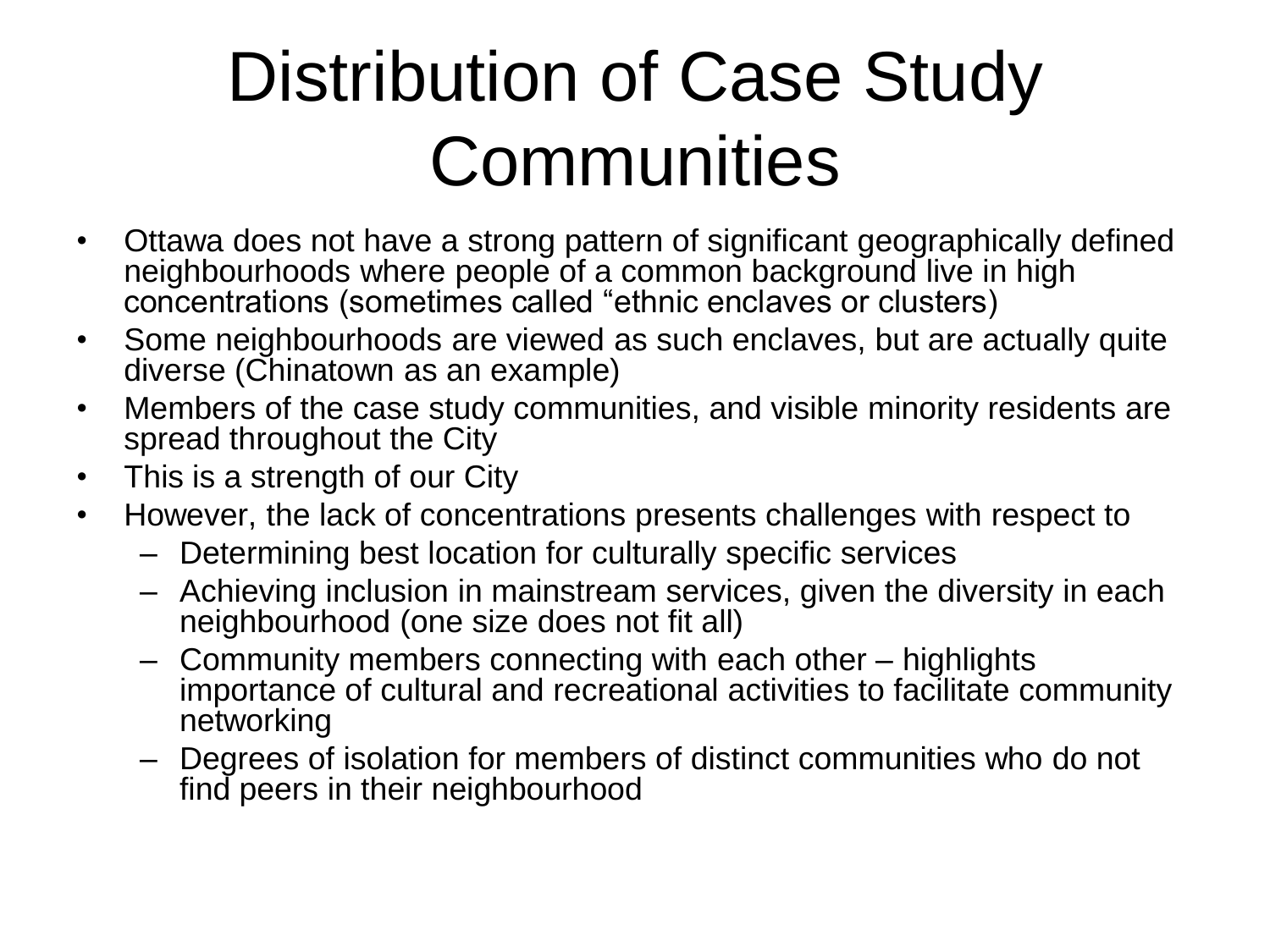# A Dimension of the Geography of Exclusion in Ottawa

- Defining "poor neighbourhoods"
- Poor neighbourhoods can be defined as Census Tracts (CTs) with above city averages of low income population
- There are 59 poor neighbourhoods (CTs) in Ottawa, representing 34% of all CTs – see Map 1
- These neighbourhoods show various magnitude of poverty (medium, high and very high) – see Map 2
- 70% (78,500) of all low income persons live in the poor neighbourhoods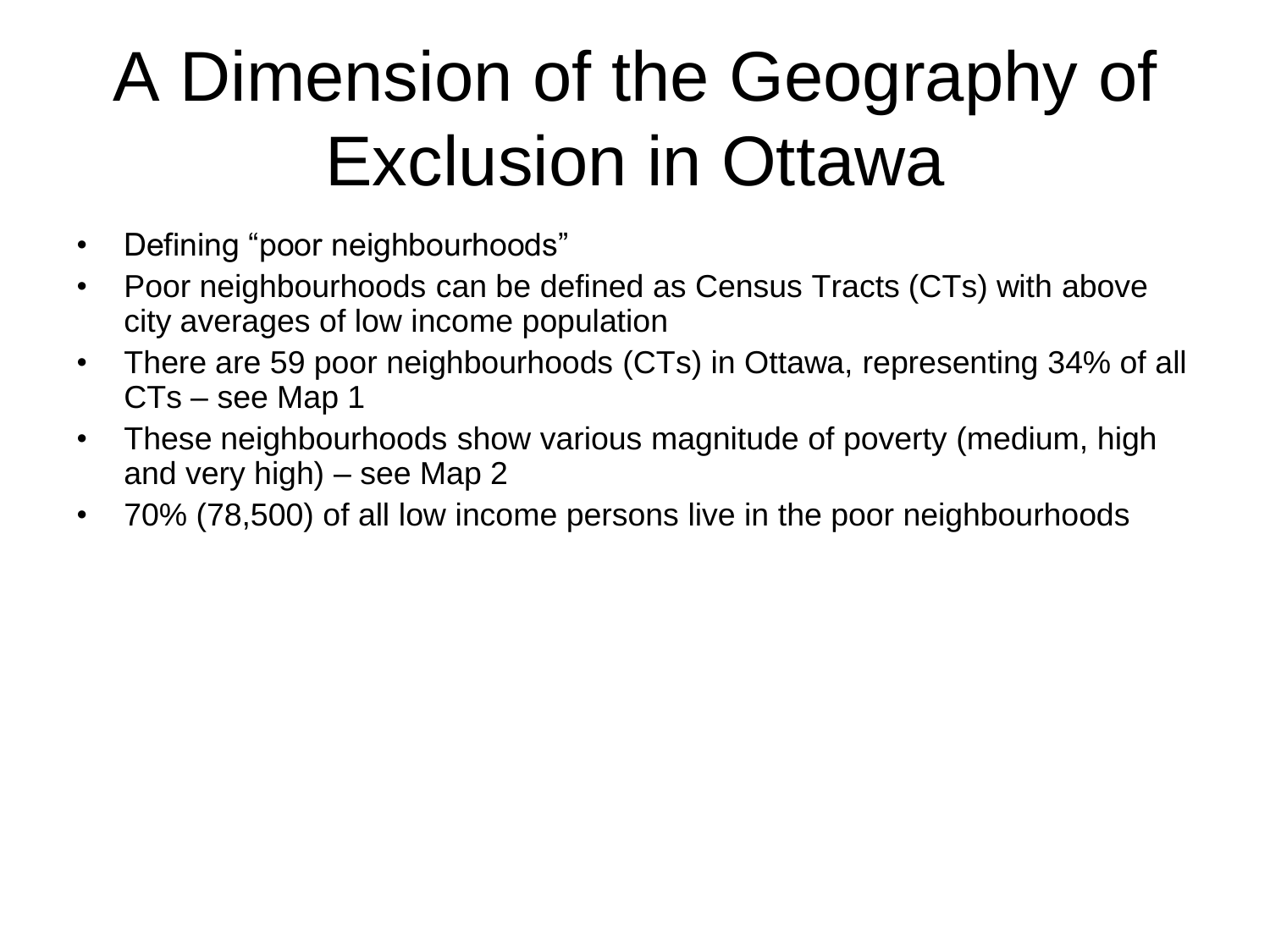

Source: Statistics Canada, 2001 Census, DMTI Spatial © 2007, Social Planning Council of Ottawa, all rights reserved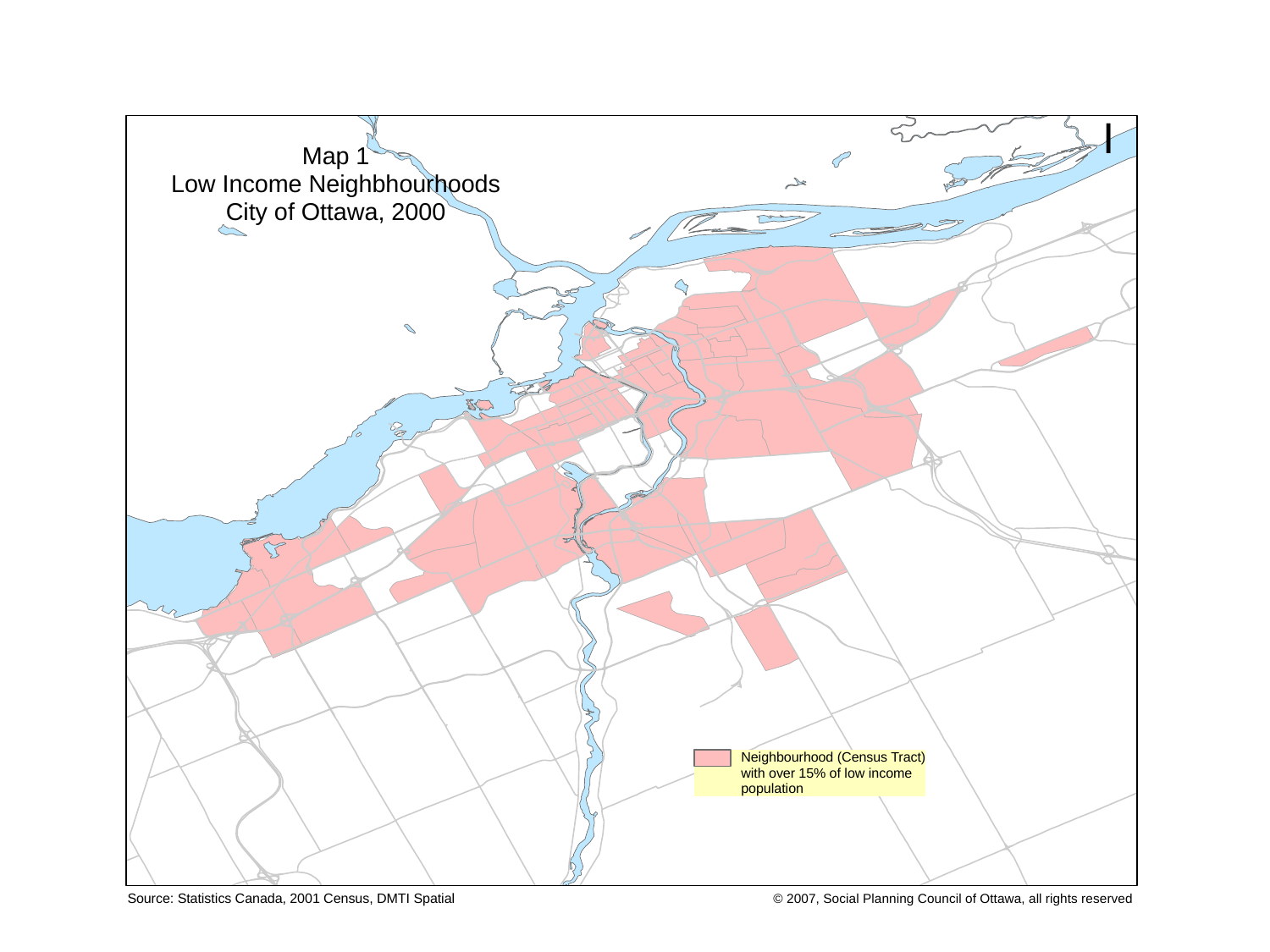

Source: Statistics Canada, 2001 Census, DMTI Spatial **Development Connective Council of Council** of Ottawa, all rights reserved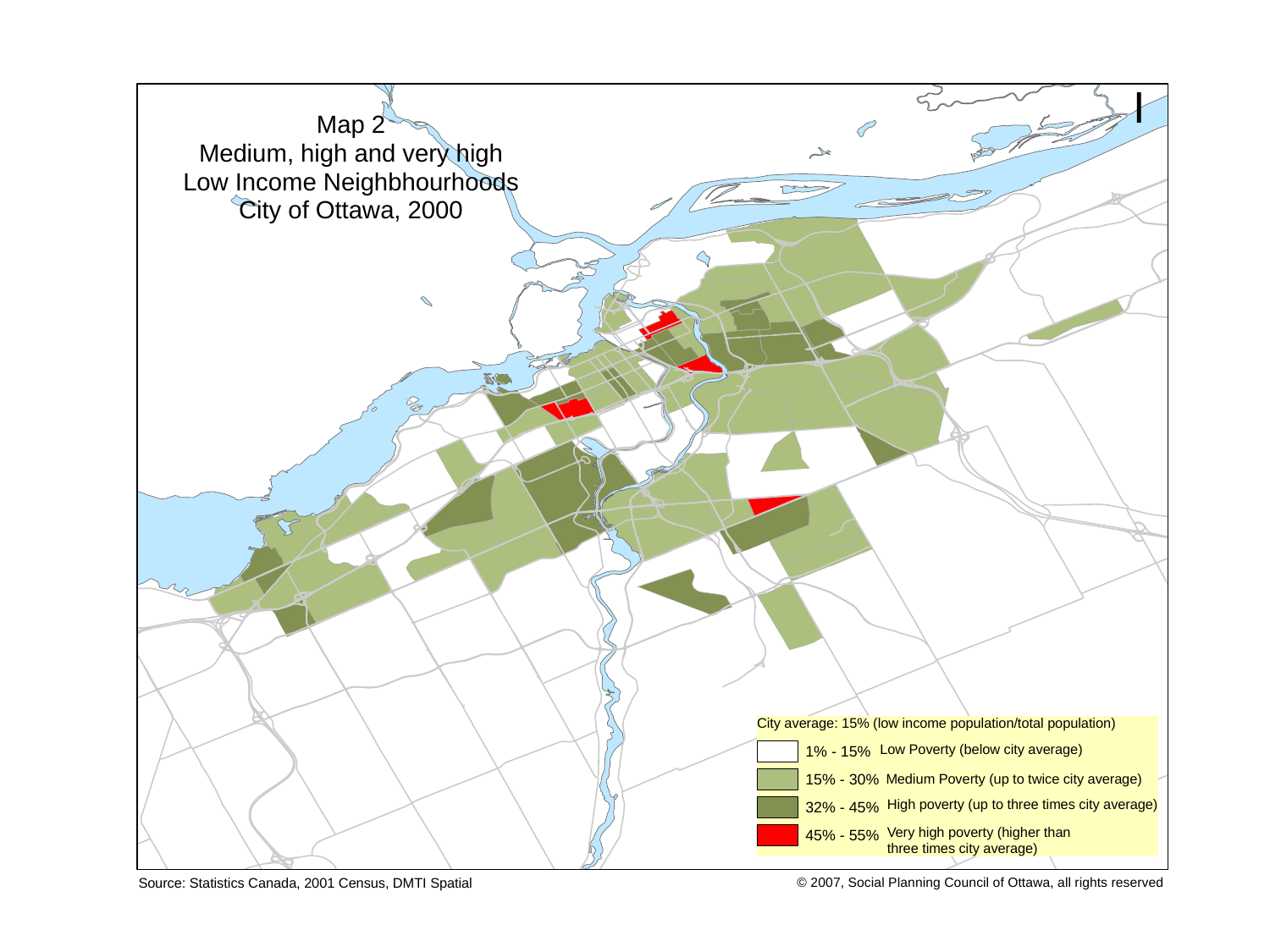# Visible Minority Groups

- 18% (136,000) of the population belong to visible minority groups
- The major visible minority groups are:
	- Black (which included Somalis)
	- Chinese
	- South Asians
	- Arab (which includes Lebanese)
- 30% of all visible minority groups are low income versus 11% of all others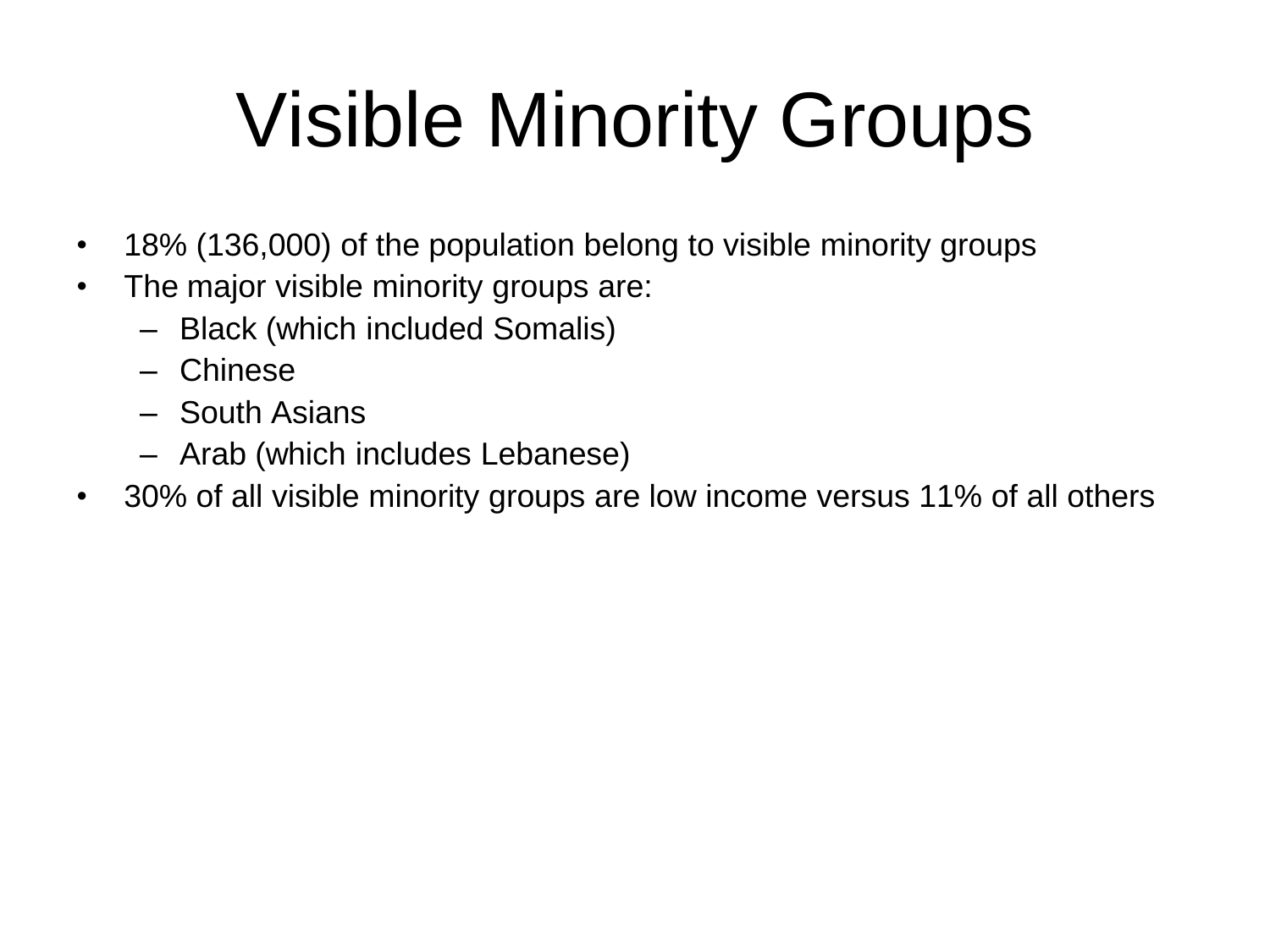### Visible minority group members in poor neighbourhoods

- Over half (55.5%) of all visible minority group members live in poor neighbourhoods – see Table 1
- Less than one-third (32.8%) of all others (non-visible minority group members) live in poor neighbourhoods
- Living in these neighbourhoods are:
	- 66.7% of the Black group
	- 62.2% of the Latin American group
	- 61.8% of the Southeast Asian group
	- 61.5% of the Arab group
	- 60.7% of the West Asian group
	- 56.1% of the Chinese group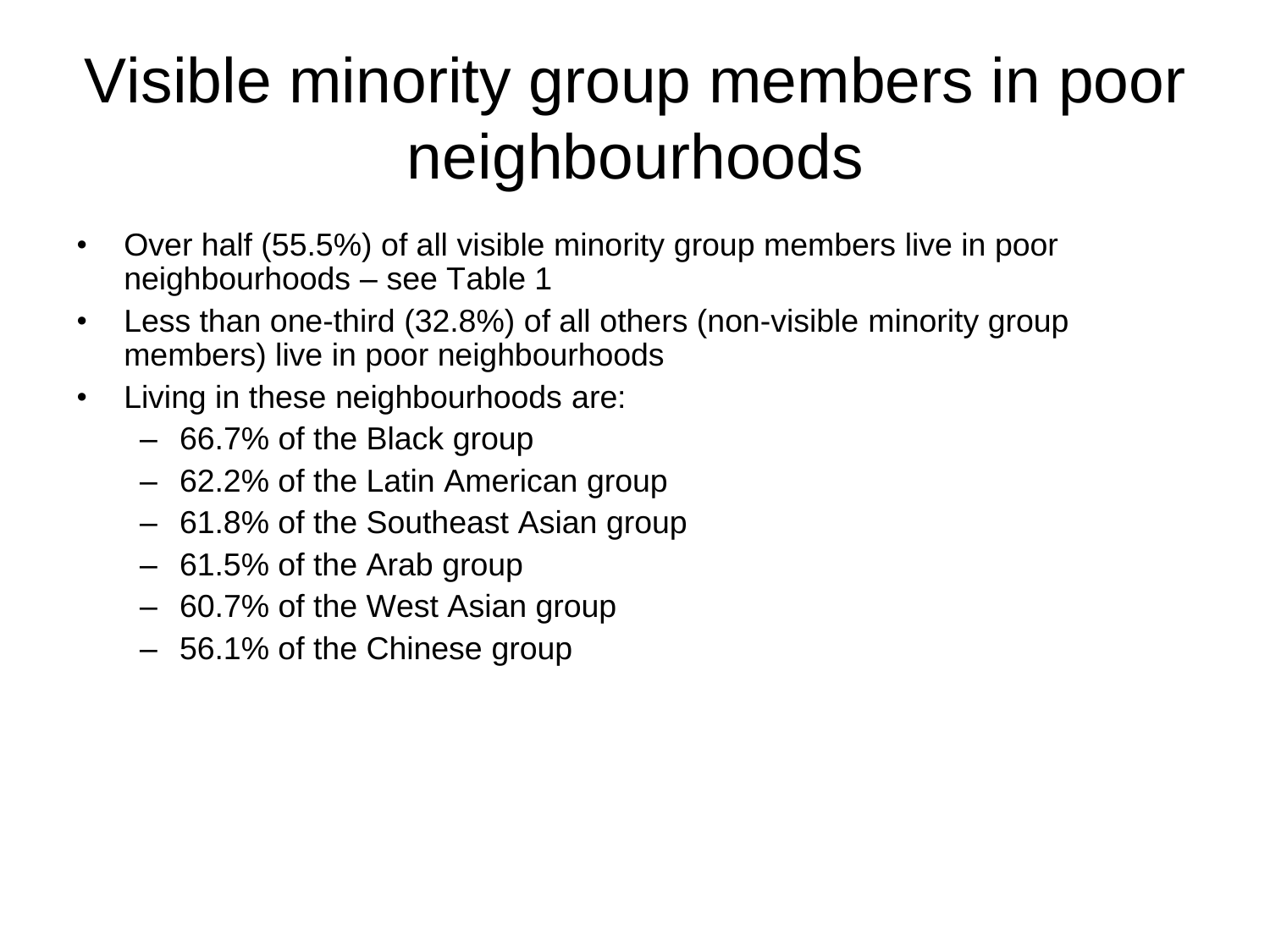#### Table 1

#### **Proportion of Visible Minority Groups living in poor neighbourhoods, Ottawa, 2000**

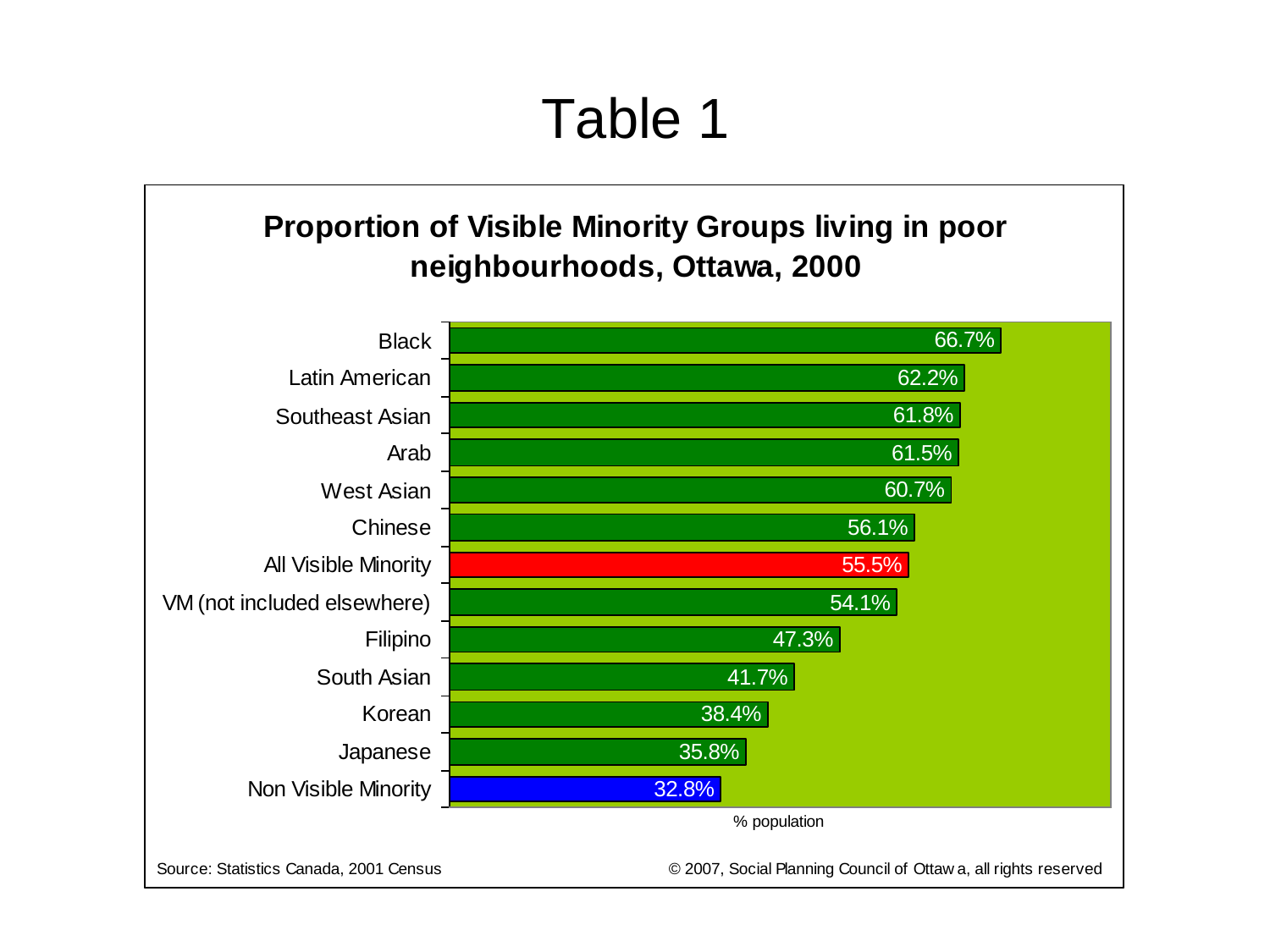### Composition of Visible Minority populations living in poor neighbourhoods

- As shown in Chart 1, about 80% of the visible minority population living in poor neighbourhoods are represented by four groups
	- Black (32%)
	- Chinese (18%)
	- Arab (17%)
	- South Asian (12%)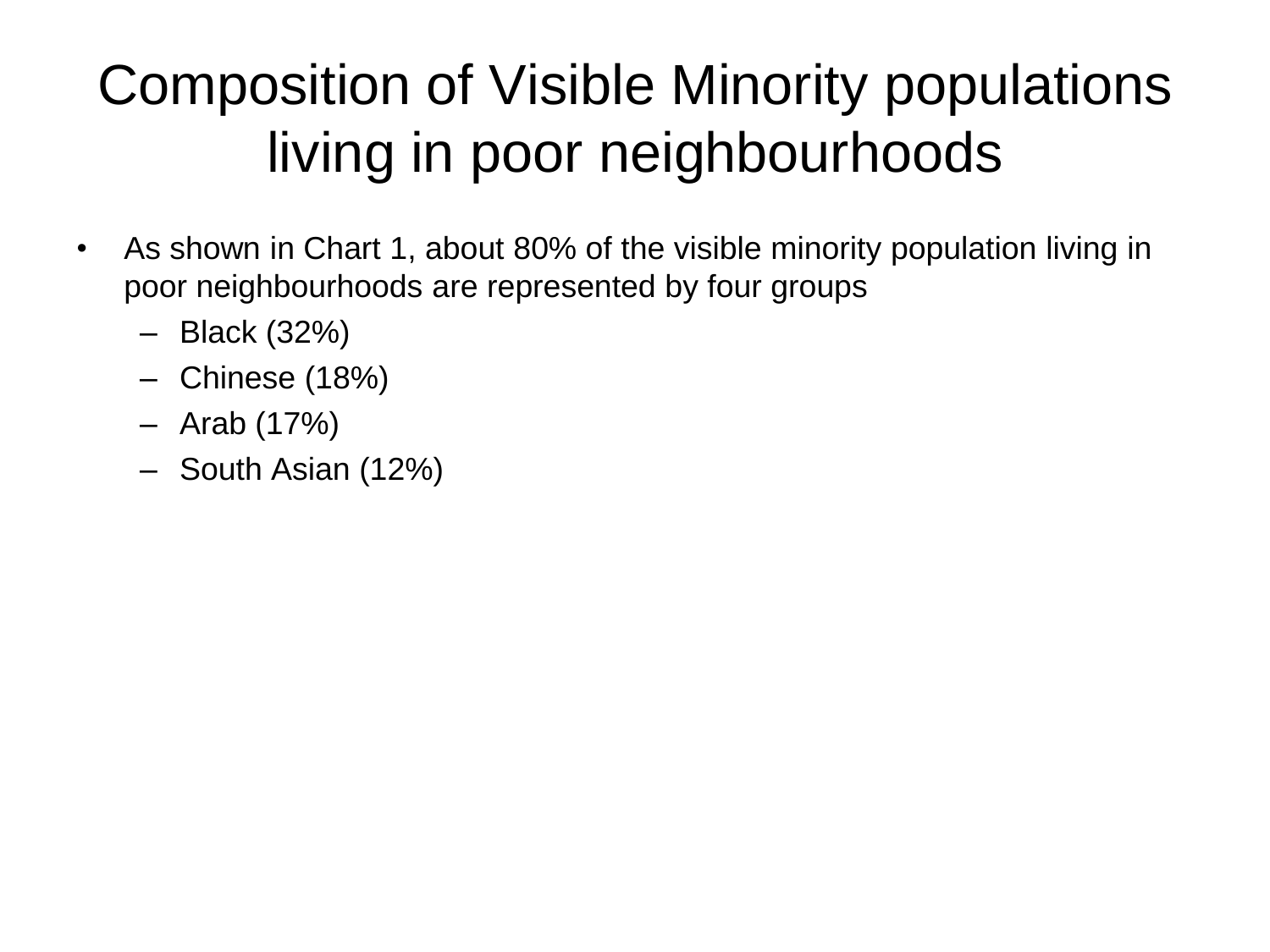#### Chart 1

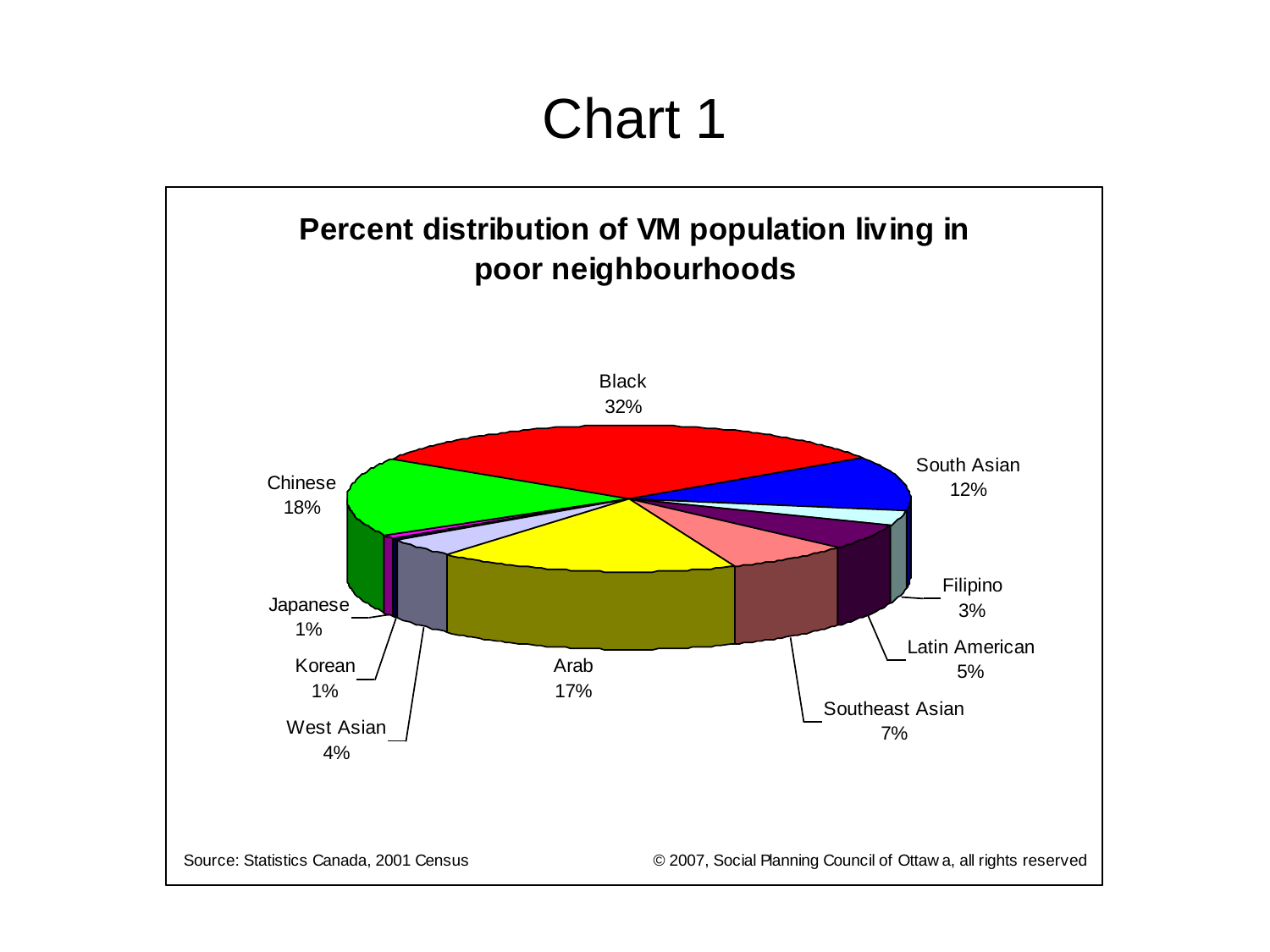## Geographic Dimension to the Exclusion of Visible Minority Residents?

Yes, visible minority groups are more likely to live in poor neighbourhoods than the non visible minority population.

56% of visible minority group members versus 33% of all others (Non-visible minority group members)

The intersection of the racialization of poverty and the geography of exclusion create an extremely divisive tendency in Ottawa and a critical issue in the social and economic exclusion of visible minority residents.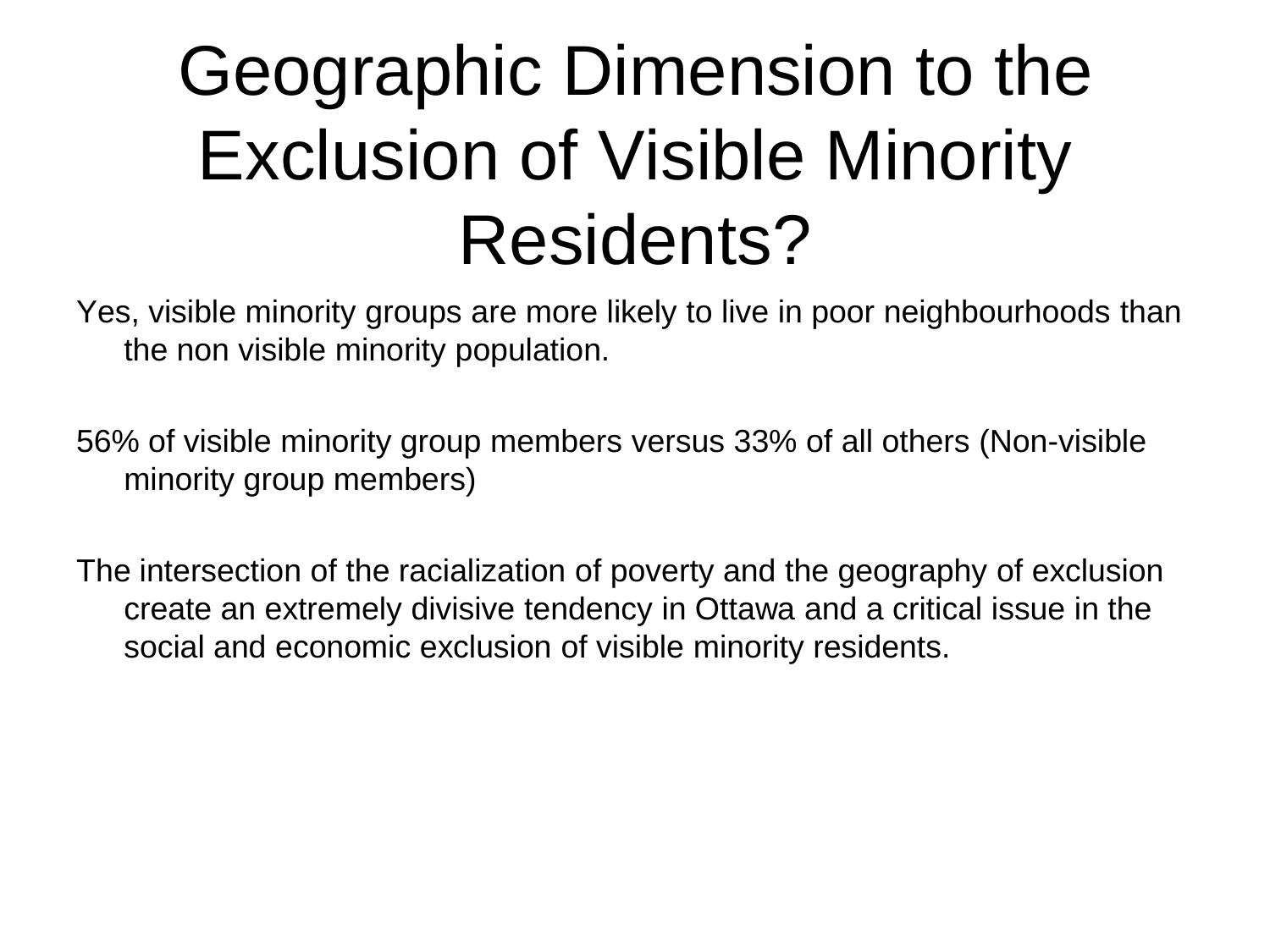### Addressing the Geography of Exclusion

- Improve supports for individuals and communities to access resources and opportunities
- Build inclusive environments (systemic change)
- Support the capacity of community actors to be engaged in making change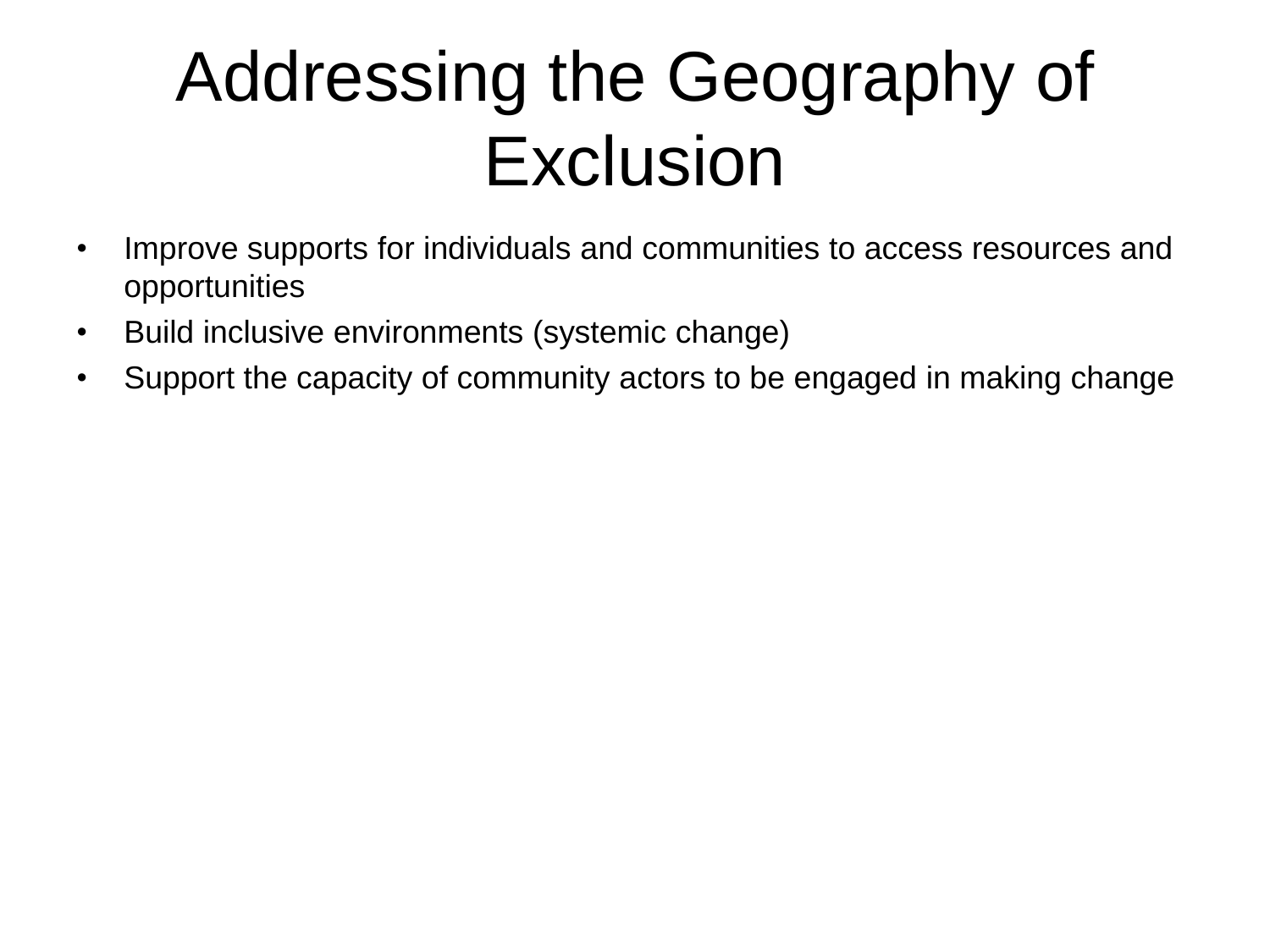## Improved access to resources for individuals and communities

- Improve living conditions of people experiencing exclusion, particularly low income residents
- Develop a strategy to meet the housing and care needs of a diverse seniors population, including culturally appropriate long term care and supports for aging in place
- Improve core community infrastructure, particularly in poor neighbourhoods, including municipal services and voluntary sector services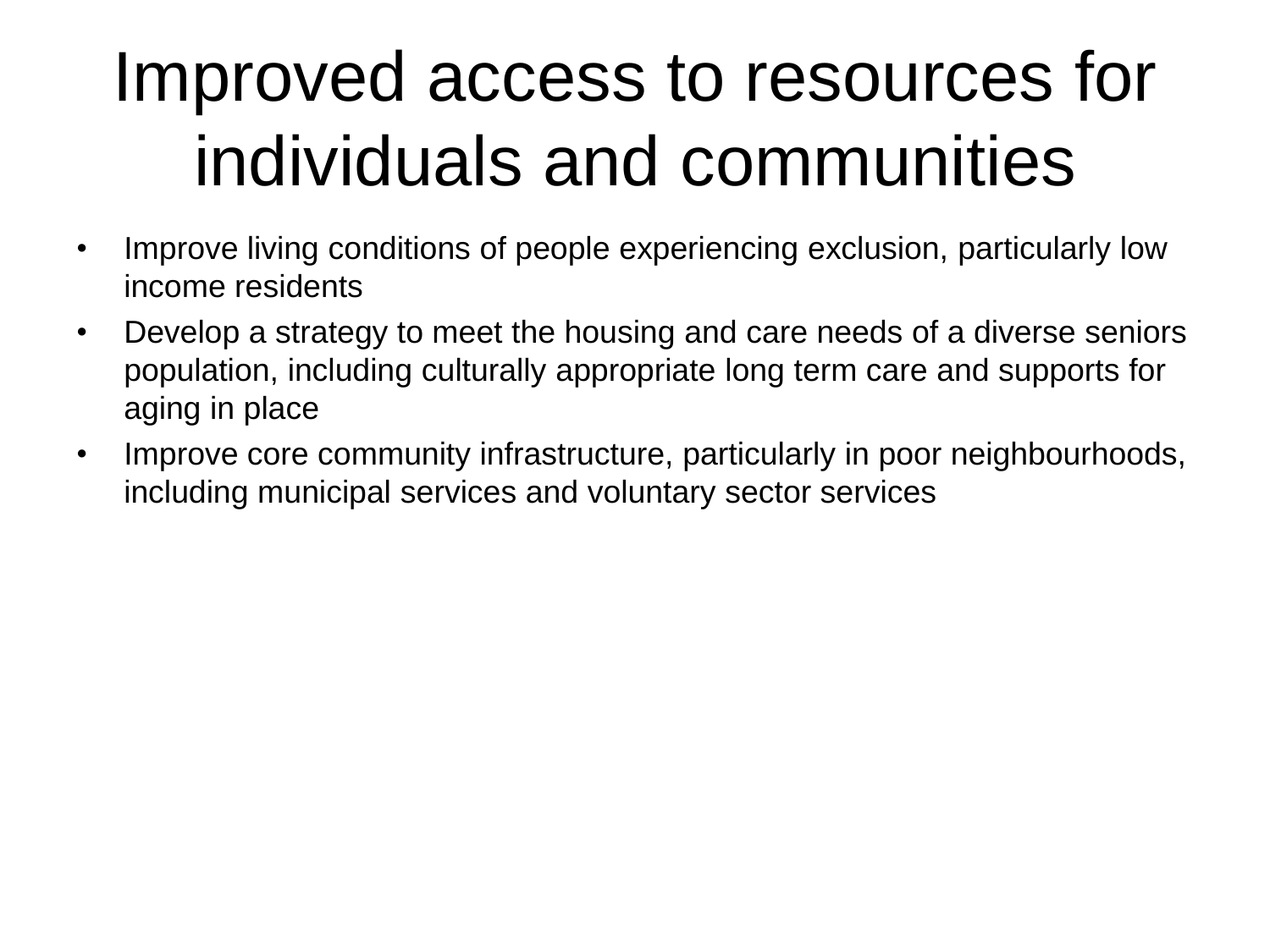# Build inclusive environments (Systemic Change)

- Develop inclusive housing policies, inclusive neighbourhood planning policies and resources for affordable housing
- Examine public housing policies to determine where visible minority residents may be disproportionately impacted
- Ensure inclusive policy and practice within local school boards and individual schools – through collaborative and reciprocal strategies between community representatives and school structures
- City of Ottawa develop a framework to support geographically focused economic development
	- Support investment in neighbourhoods
	- Counter disinvestment (e.g. flight of basic commercial and retail services from low income neighbourhoods)
	- Work with ethnic and visible minority organizations supporting small business development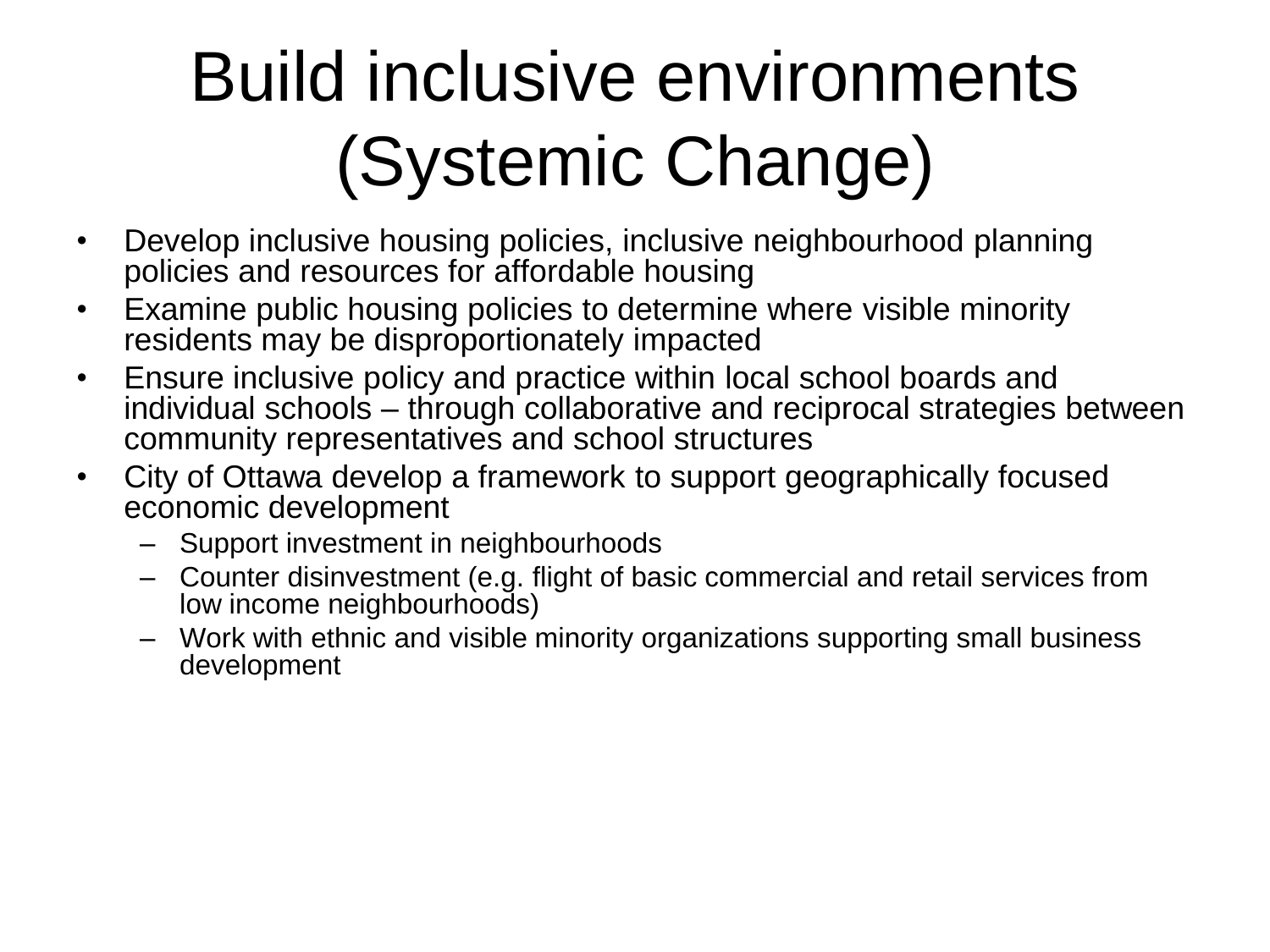# Support Community Actors to be Engaged in Making Change

- Funders and decision makers support community initiatives to establish meeting "spaces" which build social capital within ethnic and visible minority communities (e.g. community meeting spaces, cultural activities, community gardens, etc.)
- Enhance initiatives related to a community based safety and crime agenda which creates safe spaces and builds trust and understanding between racialized communities and the justice system
- Ensure that exclusion is explicitly considered in neighbourhood level planning processes, through the implementation of best practices